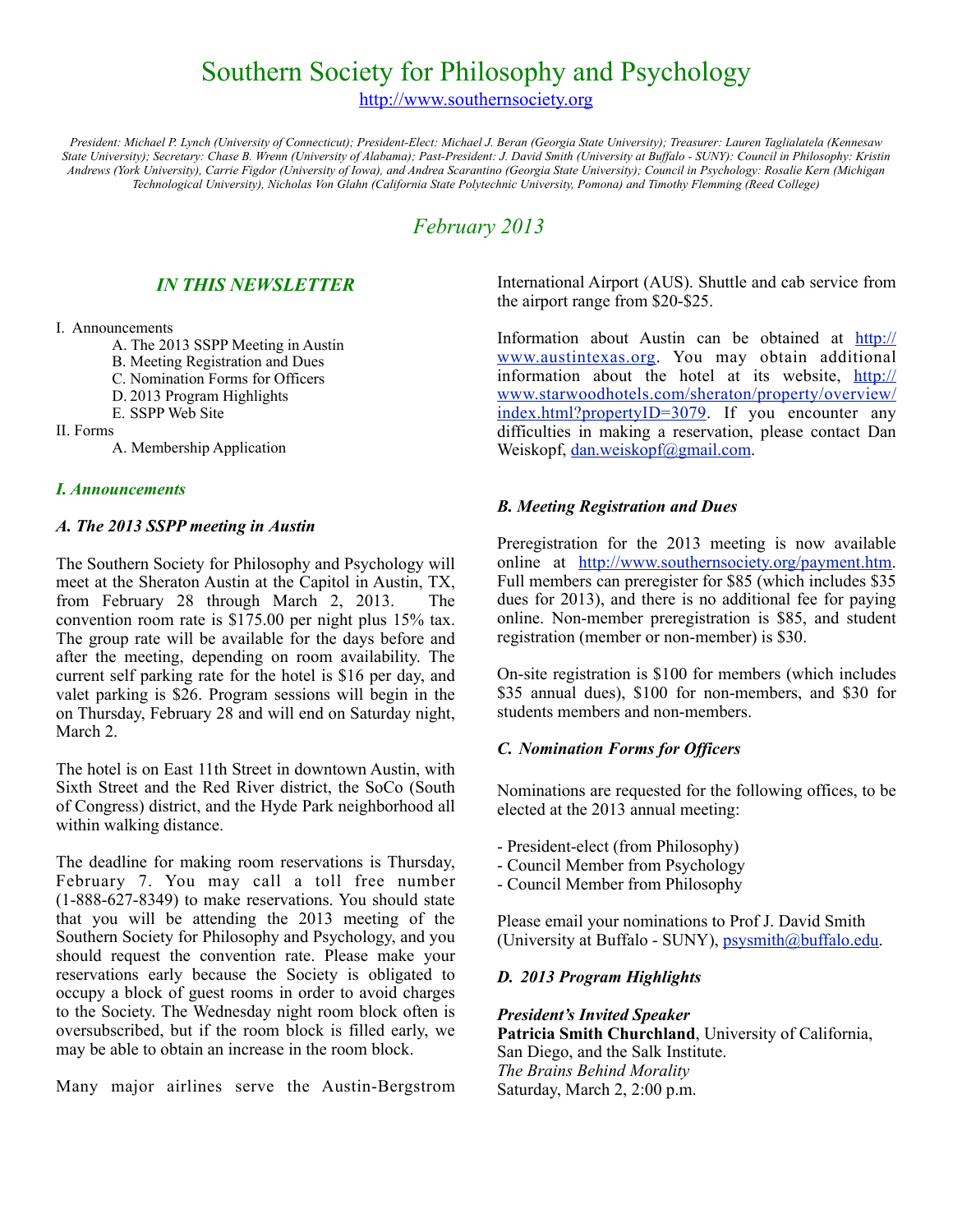*Presidential Address* SSPP President **Michael Lynch**, University of Connecticut. *Naturalism and Knowledge* Friday, March 1, 5:15 p.m.

#### *Invited Speakers*

**Sam Gosling**, University of Texas at Austin *Personality in Humans and Other Animals* Saturday, March 2, 12:00 p.m.

**Randy Gallistel**, Rutgers University. *Memory and the Computational Brain.* Friday, March 1, 11:30 a.m.

**Austen Clark**, University of Connecticut. *Some Curiosities of Motor Control*. Thursday, Feb. 28, 6:00 p.m.

**Michael Tye**, University of Texas, Austin. *Mary, Mary, How Does Your Knowledge Grow?* Friday, March 1, 4:00 p.m.

**Fred Dretske**, Duke University. *Distinguishing Perception from Cognition*. Saturday, March 2, 12:00 p.m.

#### *Invited Symposia*

*Social Decision-making in Non-human Primates.* Friday, March 1, 3:30 p.m.

- *-* "The Evolution of Inequity Responses in Primates." **Kate Talbot**, Language Research Center, Georgia State University.
- *-* "Does the Social Environment Impact a Chimpanzee's Desire for Control?" **Lydia Hopper**, Lester Fisher Center for the Study and Conservation of Apes, Lincoln Park Zoo.
- *-* "Coordination in non-human primates." **Sarah Brosnan**, Language Research Center, Georgia State University, and Michale E. Keeling Center for Comparative Medicine and Research, MD Anderson Cancer Center

*Memory as Adaptation: Perspectives from Comparative, Developmental and Cognitive Psychology* Friday, March 1, 9:30 a.m.

- *-* "Memory Processes in Bears and Non-human Primates: What do Comparative Studies Tell us About Evolved Capacities?" **Jennifer Vonk**, Oakland University.
- *-* "Adaptive Memory: Studying Human Memory as an Evolved System." **Joshua VanArsdall**, Purdue University.
- *-* "An Evolutionary Developmental Account of Adaptive Memory." **P. Douglas Sellars**, Florida Atlantic University.
- *-* "The Adaptive Significance of Self in Memory: How Accurate are Humans and Other Animals at Distinguishing Between Memories for Behaviors we Perform Ourselves and Events we Observe Indirectly?" **Megan Hoffman**, Piedmont College.
- *-* "Does Thinking About Evolution Benefit the Study of Human Memory?" **Bennett Schwartz**, Florida International University.

*Defining Metacognition: Empirical and Theoretical Issues* Thursday, February 28, 12:00 p.m.

- *-* "Anoetic, noetic and autonoetic metacognition." **Janet Metcalfe**, Columbia University.
- *-* "We need better tests of genuine metacognition in animals." **Peter Carruthers**, University of Maryland
- *-* "On the functions of metacognitive awareness." **Hakwan Lau**, Columbia University
- *-* "To define metacognition, identify the stimulus: A case study of monkey metamemory." **Benjamin Basile** and **Robert R. Hampton**, Emory University.

*Applications of Category Learning to Real-world Problems* Saturday, March 2, 8:00 a.m.

- *-* **F. Gregory Ashby**, University of California, Santa Barbara
- *-* **J. David Smith**, Univeristy of Buffalo SUNY
- *-* **J. Vincent Filoteo**, University of California, San Diego
- *-* **Bharath Chandrasekaren**, University of Texas, Austin
- *-* **Marissa Gorlick**, University of Texas, Austin
- *-* **W. Todd Maddox**, University of Texas, Austin

#### *Naturalism*

Thursday, February 28, 3:00 p.m.

*-* "Naturalisms and their discontents: are there any issues really worth fighting over?" **Steven Horst**, Wesleyan University.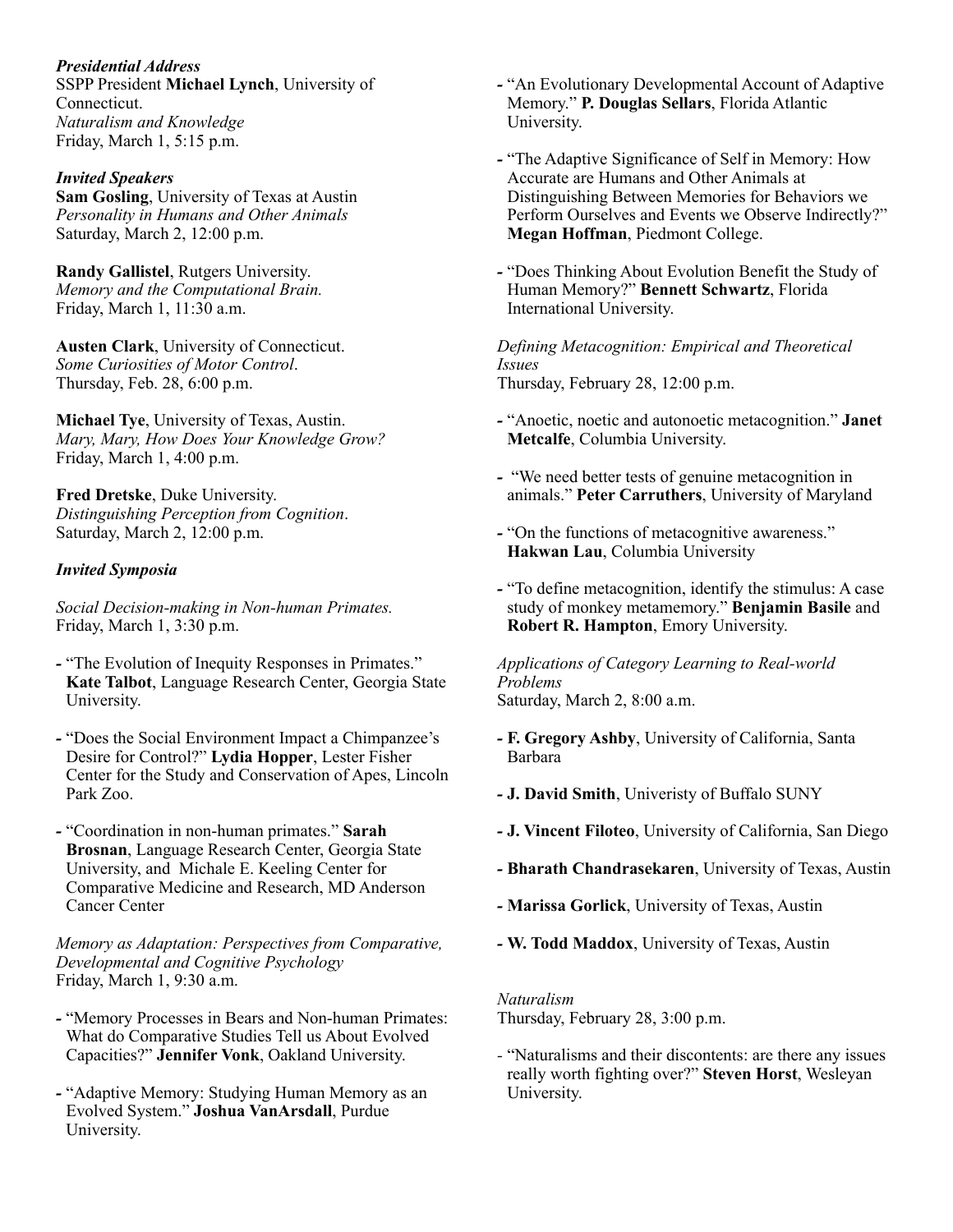*-* "What do the psychology and biology of morality have to do with ethics?" **Owen Flanagan**, Duke University.

*Epistemology of Perception* Thursday, February 28, 3:00 p.m.

- *-* "Wishful Seeing." **Susanna Siegel**, Harvard University.
- *-* "Cognitive Penetration and Other Epistemic Influence." **Jack Lyons**, University of Arkansas.

*Attention! Joint Symposium* Thursday, February 28, 3:00 p.m.

- *-* "Attention Alters Appearance." **Marisa Carrasco**, New York University.
- *-* "Attending to Objects." **Christopher Mole**, University of British Columbia.
- *-* "Attention Without Consciousness." **Robert Kentridge**, Durham University.
- *-* "Is Attention One or Many? And Why Should We Care?" **Sebastian Watzl**, University of Oslo–CSMN.

*Introspection and Self-Knowledge* Friday, March 1, 1:00 p.m.

- *-* "Knowledge of our own Attitudes is just as Interpretive as Knowledge of the Attitudes of Others." **Peter Carruthers**, University of Maryland.
- *-* "Observational Self-knowledge and the Demands of Rational Agency." **Brie Gertler**, University of Virginia.

*-* "The Nature and Reliability of Introspection, and some Complaints Against the Views of Brie and Peter." **Eric Schwitzgebel**, University of California, Riverside.

*Epistemic Paradox* Friday, March 1, 1:00 p.m.

- *-* "An Austinian Response to the Skeptical Paradox." **Krista Lawlor**, Stanford University.
- *-* "Avoiding Misleading Evidence." **Roy Sorensen**, Washington University in St. Louis.
- *-* "On the Mooronic Solution to the Surprise Quiz Paradox." **Michael Veber**, East Carolina University.

*New Perspectives on Type Identity* Friday, March 1, 1:00 p.m.

*-* "Fundamental and Derivative Causation." **Alyssa Ney**, University of Rochester.

- "Exclusion, Still not Tracted." **Thomas Polger**, University of Cincinnati.

## *C. SSPP Website*

The website for the Society is located at [www.southernsociety.org.](http://www.southernsociety.org) The site has the ability to handle on-line payments for membership dues and registration fees for the annual meeting. Please contact webmaster, Mike Beran, at miberan@yahoo.com for comments, updates, and postings. In particular, he is interested in posting information about new book publications by SSPP members and other newsworthy items.